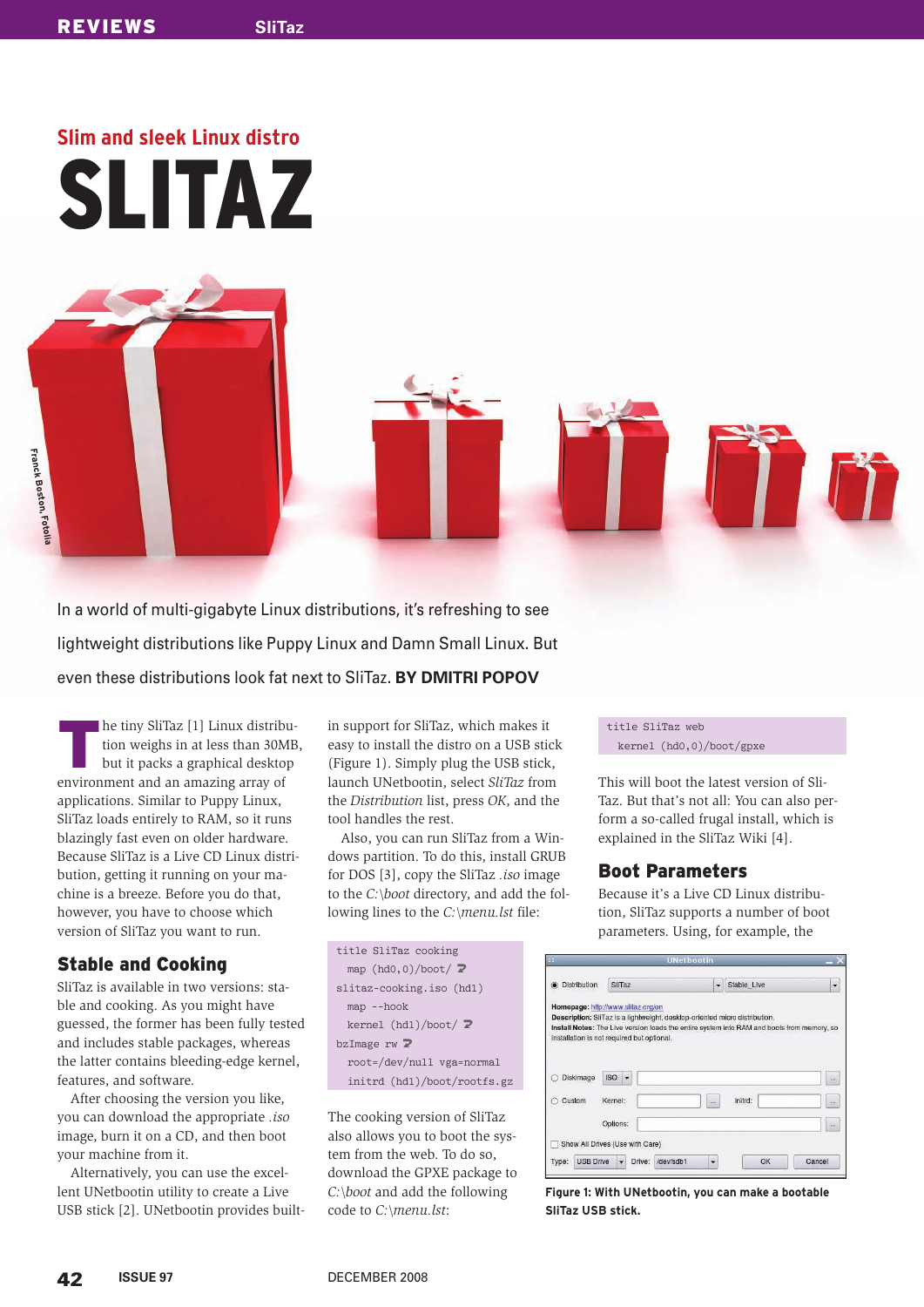

**AS @ EQ ED DATE AND 2335**  $R$  H  $\equiv$ l<br>ordinuration data re-ina 4日も **VITO ARES SANO** 

Figure 2: SliTaz uses the Joe's Window Manager (JWM) graphical desktop environment.

Figure 3: Despite its diminutive size, SliTaz packs a lot of useful applications.

*home* boot parameter, you can specify on which USB device SliTaz should save your user data, such as settings, bookmarks, downloads, etc.:

#### slitaz home=sda1

Keep in mind, though, that the USB device you want to use for that must be formatted as ext3. Another useful boot parameter is *screen*, which you can use to specify the screen resolution:

#### slitaz screen=1280x1024x24

If you are running SliTaz on a laptop, you can use the *laptop* boot parameter to load laptop-specific kernel modules.

SliTaz also features two boot parameters that allow you to run the distribution on a machine with limited RAM. The *slitaz-loram* parameter lets you load SliTaz on a machine with 64MB of RAM, and the *slitaz-loram-cdrom* parameter forces SliTaz to run from the CD without loading the system to RAM. This way, you can run SliTaz on computers with 16MB of RAM.

During boot, the system prompts you to choose your language, keyboard layout, and screen resolution (provided you haven't specified these settings with boot parameters), and after SliTaz is up and running, you are presented with an uncluttered desktop based on the Joe's Window Manager (JWM) graphical desktop environment (Figure 2).

The panel at the top provides quick access to all essential tools and applications. Here, you will find shortcuts to the Mozilla web browser and an emelFM2 file manager, as well as a volume control, a network applet, a CPU monitor, and a clock. The SliTaz menu gives you access to all the installed applications.

## **Applications**

Considering its size, SliTaz manages to squeeze in an impressive number of applications (Figure 3), including the Geany text editor, ePDFView PDF viewer, gFTP FTP client, GPicView image viewer, and the Transmission Bit-Torrent client.

Also, it has the Burnbox utility for burning CDs and DVDs, Osmo organizer, ListPatron list manager, mtPaint image editor, LightTPD web server, and WiKiss wiki. To keep the size small, SliTaz doesn't include any office application or an email client, but you can install additional packages with SliTaz's own package management tool.

## Hard-Disk Install

Although SliTaz is a Live CD Linux distribution, you can install it easily on your hard disk, and the distribution includes its own graphical installer that makes the installation process a breeze (Figure 4). Unfortunately, the SliTaz Installer is in French (the developers plan to fix this issue soon), but it's so easy to use that you should be able to figure out most of its options.

Before you can install SliTaz onto a hard disk, make sure that it has a separate ext3 partition. If it doesn't, you can use the GParted disk partitioner to create one. Launch the SliTaz Installer tool and

press *OK* in the first screen to choose the option to install SliTaz. In the next screen, specify the installation partition; press the *List* button to display a list of available partitions. To begin the installation, press *OK*. After the installation is complete, the system prompts you to choose where to install the GRUB bootloader. After you choose the default option, you are done.

#### Tazpkg

One of the major advantages of installing SliTaz on the hard disk is that it allows you to tweak the system and install additional applications. To do the latter, SliTaz provides its own package manager called Tazpkg. Similar to apt-get on Debian, Tazpkg allows you to install and manage packages on your system easily.

To install a package with Tazpkg, launch the package manager by choosing *System Tools* | *Package manager* from the SliTaz menu. To become root, use the *su* command, then run the *recharge* command to refresh the list of packages available on the official mirror. To see whether the mirror contains the package you want to install, you can use the *search* command, for example:

#### search abiword

Alternatively, you can view a list of all packages available on the mirror with the *list-mirror* command. The *get-install* command lets you install the package you want:

get-install abiword